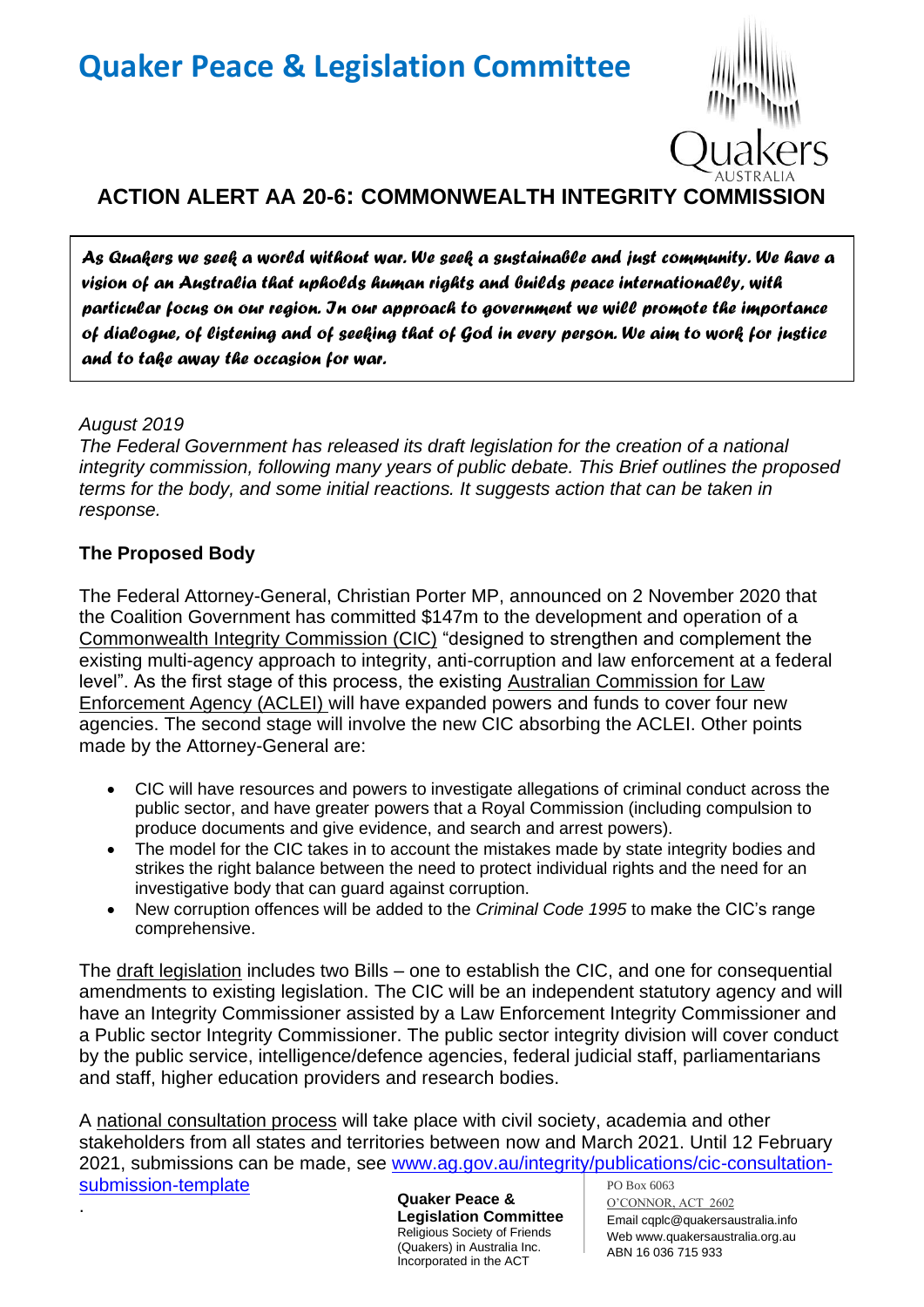## **Responses**

Professor A.J. Brown (Governance, Griffith University) welcomes the announcement as a "historic step towards a genuine strengthening of Australia's integrity system" (*The Conversation*, 3 November 2020). The strongest positive feature is that the CIC will have new funding that will give it \$42m a year, which is a significant contribution. The biggest problem is that CIC's powers will extend to only 20% of the federal public sector. For 80% (including politicians) the strong powers can be exercised only in private and where there is reasonable suspicion of a criminal offence. Corruption like 'conflict of interest' remains a grey area, and whistleblowers will have little chance to be heard.

The National Integrity Committee of the Australia Institute has commented on the following points (*The Australia Institute*, 3 Nov 2020):

- The definition of corruption is too narrow, and excludes anyone outside the public sector who improperly influences public decision-making.
- No public hearings or findings of corrupt conduct are possible of parliamentarians or public servants.
- The CIC cannot investigate on its own initiative in the case of public sector corruption.
- What is needed is an independent statutory body that has the resources to investigate where it chooses and to hold public enquiries as it sees fit. Three commissioners should be appointed for fixed terms from a list approved by the relevant Parliamentary Committee.

Helen Haines MP, Independent for Indi, who introduced her own legislation to Parliament, says that the government's proposal is "weak and inadequate" (*Illawarra Mercury*, 3 November 2020). Madeline Hislop (*Women's Agenda*, 26 Oct) said: "Haines' anti-corruption bill would establish a body called the Australian Federal Integrity Commission, that would be able to hold public hearings, and allow any member of the public to make referrals. It would include full retrospectivity, meaning it could look to past cases, and establish a new code of conduct for parliamentarians". Further details of her legislation – called the Australian Federal Integrity Commission (AFIC) Bill 2020 - can be found at [www.helenhaines.org](http://www.helenhaines.org/)  Cross-bench colleagues have supported her initiative – Andrew Wilkie MP, Zali Steggall MP, Rebekha Sharkie MP – and called for the legislation to be debated.

Norman Abjorensen (*Canberra Times,* 3 Nov 2020) recalled that The Greens pressed for a federal Integrity Commission over many years from 2009, introducing numerous Bills, none of which attracted support from the major parties. The Labor Party in 2018 adopted the idea, and the Coalition followed at the end of that year. There remain sceptics who think the existing state/territory bodies have not proved immune to political attacks on politicians without evidence.

Dr Fiona Wade (Law Council of Australia) issued a statement on 2 November 2020 saying that the Law Council had long advocated such a Commission, with two separate divisions (one for law enforcement bodies and one for the public sector), and welcomed the government's proposals. She made the point that conduct deemed to be corrupt should be the same for members of either law enforcement agencies or other public sector agencies. She also said that hearings should generally be held in private, but some discretion should be allowed about public hearings if the matters is in the public interest.